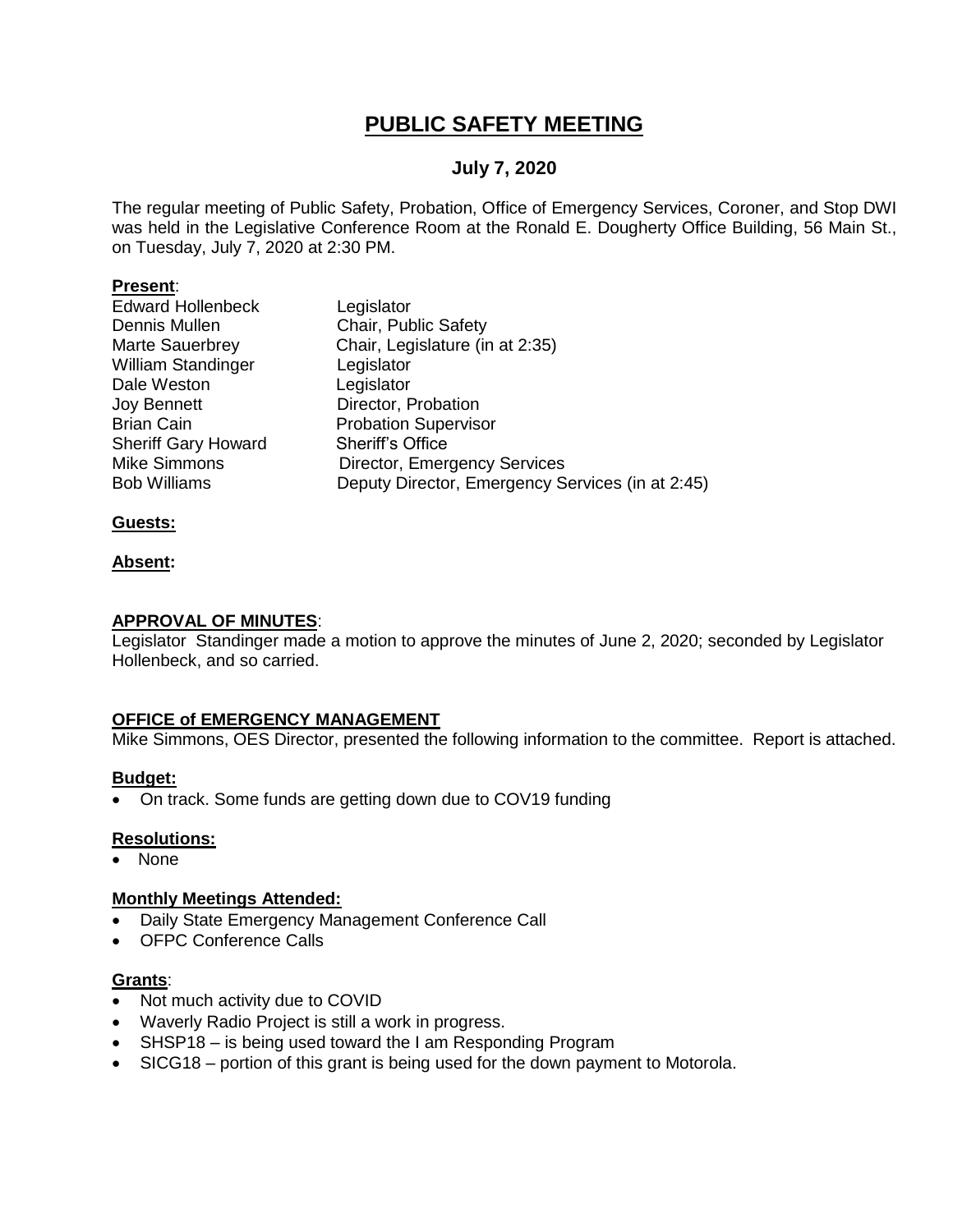#### **Other:**

- Waverly Radio Project looking at utilizing Southern Tier fiber network from the 911 center to the Village of Waverly and then to Round Top Park tower.
- Hazmat Team no calls for June. Fire Investigation Team had 2 calls.
- Search and Rescue Team no calls for June.
- Fall EMS classes are on hold for an indefinite period. Spring classes will be reassessed at that time.
- Contracted with Kevin Carn, NYSTEC, to help improve our chances on getting a grant award to be used for the radio project. The grant announcement will not happen until the fall now due to the Corona virus outbreak
- Radio system continue to have issues with the radios. There was a bad antenna on the Waverly tower which will need to be replaced. There is a problem with the generator at two sites. The voltage drops when the air conditioner turns on and it shuts power off and the generator kicks on. NYSEG is going to assess the situation to see what can be done to improve the line voltage.
- State Fire classes will start in the next few weeks.
- We continue to hand out personal protective equipment. Requests seem to be winding down. Spoke to OEM today and they recommend that we stockpile supplies. The big point they emphasized is that we are at phase 1 and another wave may come back to New York. Legislator Standinger asked if we had storage for stockpile. Director Simmons said that we do and discussion took place on using contingency money to fund these supplies. The committee said that would be appropriate and said a resolution would need to be done. Director Simmons will discuss this with the Treasurer's Office after the meeting.
- FEMA claim process we can start working on this at any time. FEMA will pay for a consultant to review our claims. Director Simmons asked if a reso would be necessary to hire a consultant. Committee said after the county attorney reviews the RFP a reso would need to be presented to award the contract.

#### **PROBATION:**

Joy Bennett, Probation Director, presented the following information to the committee. Reports are attached.

#### **Budget:**

On Track

#### **Issues:**

- County Court only has 80% of their staff who have returned back to work sinsce the Coronavirus outbreak. Temperature checks are being done at the Security Desk.
- Director Bennett requested a list of Justice Courts that are open so they know where to send probation violations, this was not available.
- CAP court is continuing without a problem
- Investigations into defendants in Jail are being worked out.
- Attended a meeting with all Probation Directors and the state Director of Probation to discuss the future of funding streams for their programs
- Alcohol and Drug Services are being conducted via telephone calls.
- Zoom is being used on juvenile cases.
- Probation Officers can do court Skype from their desk now.
- Juvenile Delinquents:
	- 2 tickets were received in May; only one was received in June.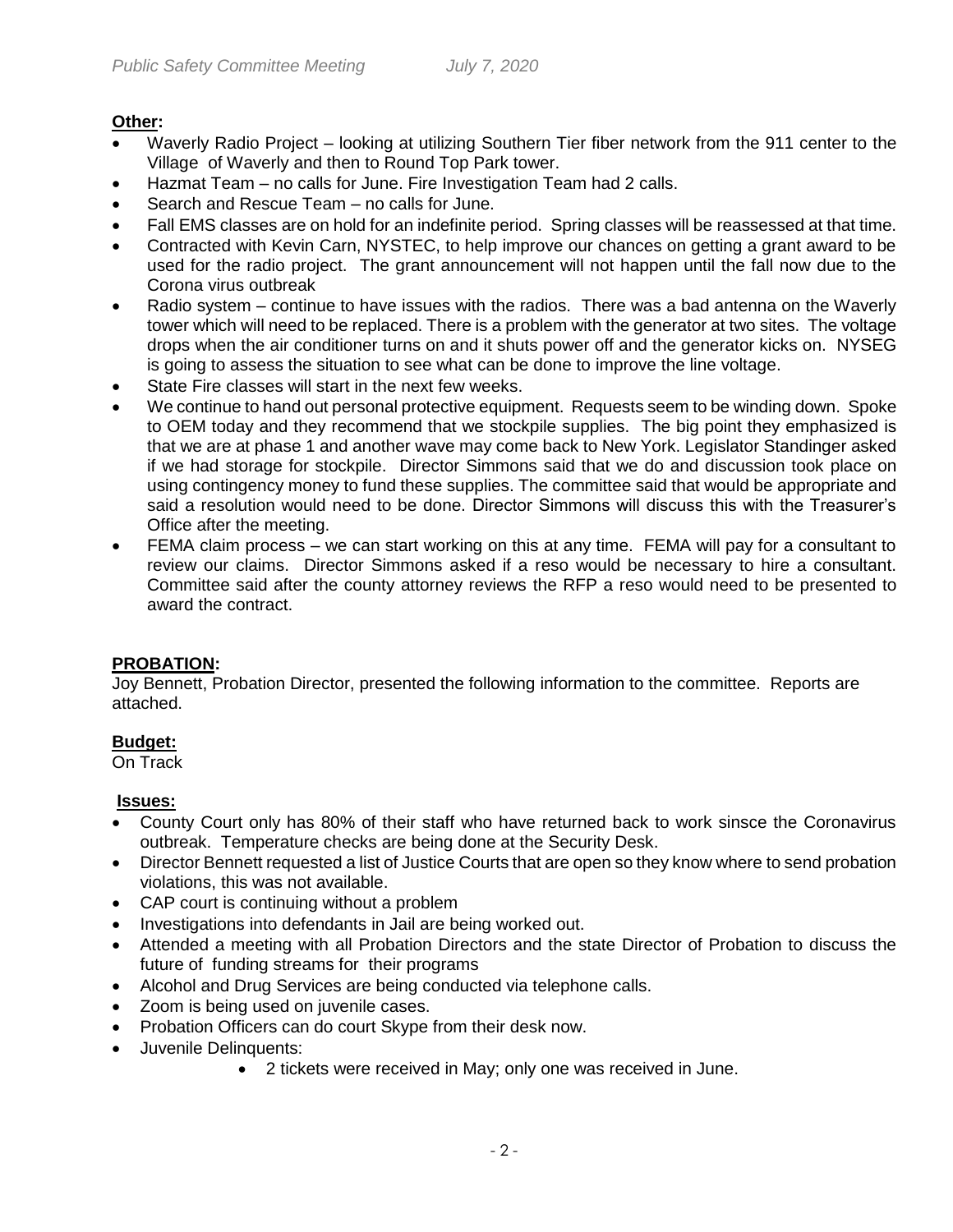- Budget Director Bennett had a brief discussion on some line items that will need to increase for next year's budget:
	- Bulletproof vests need to replace 5 vests that have reached their expiration.
	- Training due to anticipated retirements, training costs will need to increase as they will need to attend required trainings. Legislator Standinger asked if these were CSEA positions. Director Bennett stated they are with the exception of Probation Director, which is a non-union position.

#### **Personnel Items:**

- One unfunded Probation Officer position still exists.
- A Probation Officer is out on medical leave.

#### **Resolutions:**

• None

#### **SHERIFF:**

Sheriff Howard presented the following information to the committee. Reports are attached.

#### **Budget:**

- Expenditures are on target for 6 months.
- Revenues are at \$321,107. Inmate boarders account for \$83,170 (5 months revenue).

#### **Personnel Items:**

- Civil all positions are filled.
- Corrections currently have two full-time Correction Officer positions that are vacant; two part-time Cooks.
- Road Patrol:
	- Two Deputy positions are vacant; 1 Deputy is on light duty; and 1 Deputy is out on medical.
- E911 Communications two Dispatcher positions are vacant.

#### **Resolutions:**

- 1. Resolution Recognizing Paul Garlitz's 18 Years of Dedicated Service A resolution was presented recognizing Paul Garlitz's 18 years of dedicated service to Tioga County.
- 2. Resolution Recognizing Judy Keil's 19 Years of Dedicated Service A resolution was presented recognizing Judy Keil's 19 years of dedicated service to Tioga County.
- 3. Resolution Recognizing Susan Fortier's 32 Years of Dedicated Service A resolution was presented recognizing Sue Fortier's 32 years of dedicated service to Tioga County.
- 4. Resolution Recognizing Steve DuVarney's 32 Years of Dedicated Service A resolution was presented recognizing Steve DuVarney's 32 years of dedicated service to Tioga County.
- 5. Create and Fill Position Part-Time Public Safety Dispatcher A resolution was presented requesting authorization to create and fill one part-time Public Safety Dispatcher position effective 7/15/20.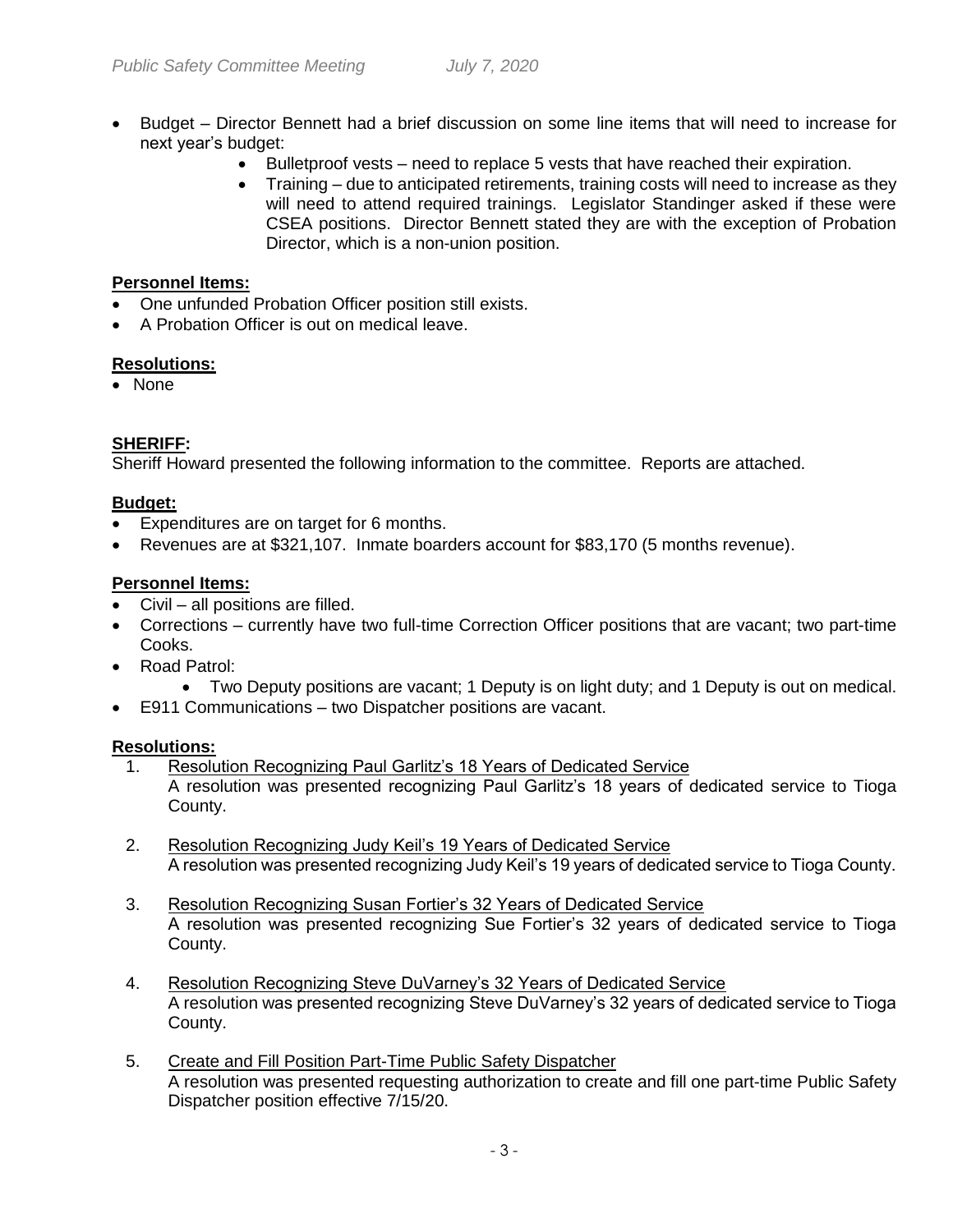*Motion was made to move resolutions forward*

#### **Labor Issues:**

• TCCA negotiations are at a stall.

#### **Litigation Issues:**

• None at this time.

#### **Other:**

- Inmate population is at 31 for the month of June.
- There was a fatal accident on Rt 79 and one on Rt. 38 involving a one vehicle roll over which is still under investigation.

#### **ADJOURNED:**

Meeting was adjourned at 3:05 PM.

Respectfully Submitted,

*Diane Rockwell* Diane Rockwell Secretary to the Sheriff 7/7/20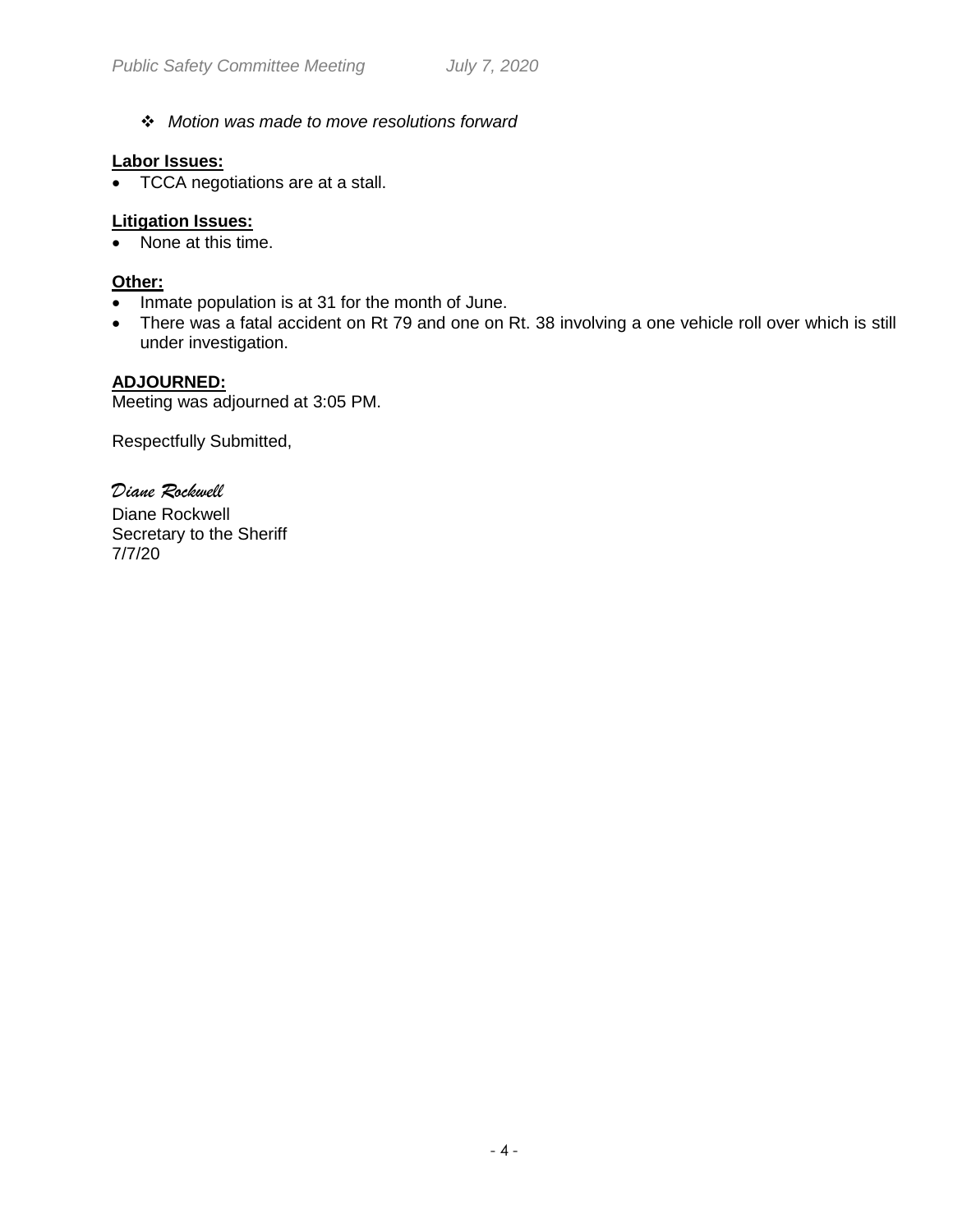## **ATTACHMENTS:**

## **OFFICE of EMERGENCY SERVICES**

**Budget:** Within Budget - See attached spreadsheets

#### **Resolutions: None**

#### **Monthly Activity:**

- 1. Monthly Meetings Attended
	- a. Daily State Emergency Management Conference Call
	- b. OFPC Conference Calls
- 2. Grants
	- a. SHSP18 I am Responding Program
	- b. HMEP18 Approved
	- c. SICG18 Formula Grant Approved put a portion towards Motorola down payment
	- d. SHSP19 Received
	- e. EMPG19- Received
	- f. SICG19 Formula Applied
- 3. Other Emergency Services Activities
	- a. Waverly Radio Project Still working on project
	- b. HazMat Team 0 Calls
	- c. Fire Investigation Team 2
	- d. Search and Rescue 0
	- e. Fire/EMS Coordinator 2
- 4. EMS
	- a. EMS Classes on Hold for unknown period of time
	- b. Fall EMS Training Program suspended due to budget cuts
- 5. Interoperable Fire Radio System
	- a. Our office has been working with Mr. Kevin Karn, a consultant from the New York State Technology Enterprise Corporation.
	- b. Motorola's engineering department is working on coverage maps and frequency assignments.
- 6. Fire
	- a. Radio system continues to have issues with the audio, making it difficult for field units to understand dispatchers. Tri-County reports that they are working to resolve the problem but this far have been unable to diagnose the issue. Tri-County worked on the system 5/28/2020 and corrected one issue but has failed to return to correct additional problems.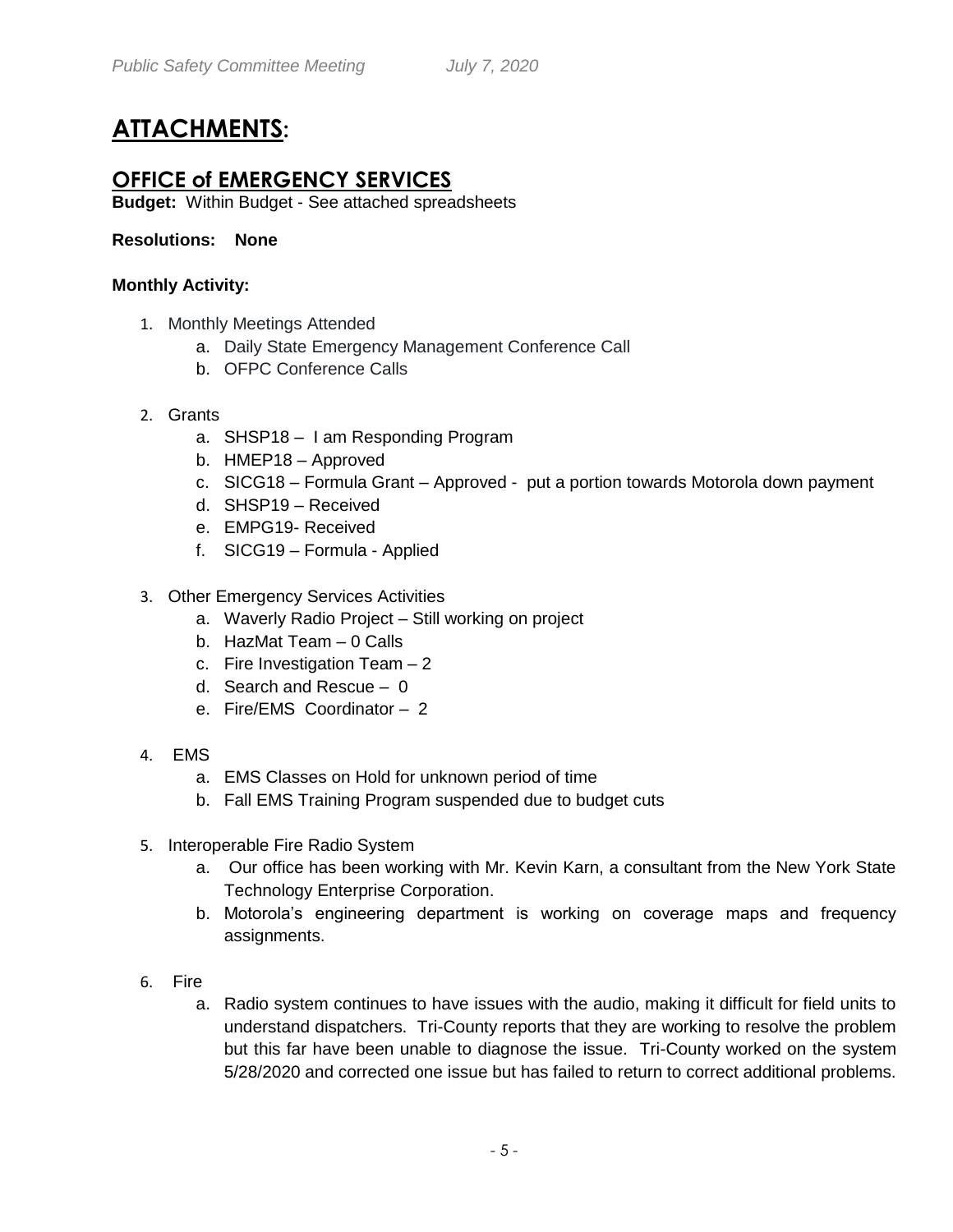- b. State Fire classes will begin on a limited basis.
- 7. EMO
	- a. Office of Emergency Services continues to distribute personal protective equipment and testing supplies.

Office has been working closely with numerous agencies to provide guidance, personal protective equipment, and other supplies to agencies who are in need during the emergency.

Office continues to have conference calls with NYSOEM to discuss possible future COVID19 response.

**I** TIOGA COUNTY, NEW YORK

**Tioga County** YEAR-TO-DATE BUDGET REPORT

| FUR CULU 16                                                                                                                                                                                                                                                                                                                   |                                                                                       |                                                                                |                                                                                                             |                                                                                                        |                                                                                 |                                                                                                                     |                                                                                          |
|-------------------------------------------------------------------------------------------------------------------------------------------------------------------------------------------------------------------------------------------------------------------------------------------------------------------------------|---------------------------------------------------------------------------------------|--------------------------------------------------------------------------------|-------------------------------------------------------------------------------------------------------------|--------------------------------------------------------------------------------------------------------|---------------------------------------------------------------------------------|---------------------------------------------------------------------------------------------------------------------|------------------------------------------------------------------------------------------|
| <b>ACCOUNTS FOR:</b><br>General Fund                                                                                                                                                                                                                                                                                          | <b>ORIGINAL</b><br><b>APPROP</b>                                                      | <b>TRANFRS/</b><br><b>ADJSTNTS</b>                                             | <b>REVISED</b><br><b>BUDGET</b>                                                                             | <b>YTD ACTUAL</b>                                                                                      | <b>ENCUMBRANCES</b>                                                             | <b>AVAILABLE</b><br><b>BUDGET</b>                                                                                   | PCT<br>USE/COL                                                                           |
| A3410 Fire                                                                                                                                                                                                                                                                                                                    |                                                                                       |                                                                                |                                                                                                             |                                                                                                        |                                                                                 |                                                                                                                     |                                                                                          |
| A3410 415880<br>Fire Ems<br>A3410 433060<br>Safiresh08<br>A3410 433060 SEN10 Safiresh08<br>A3410 433200<br>Sa Ems<br>A3410 443050 EMP16 FA-EMPG<br>A3410 510010<br>Salary Ft<br>A3410 510020<br>Salary Pt<br>A3410 510050<br>salary oth<br>A3410 520020<br>Audio V Eq<br>A3410 520030<br>Batteries                            | $-9,000$<br>٥<br>n<br>$-20,000$<br>٥<br>o<br>29,370<br>4,500<br>1,000<br>1,000        | $\circ$<br>o<br>$-15,000$<br>0<br>Ō<br>O<br>ō<br>Ō<br>ō<br>$\mathbf 0$         | $-9,000$<br>$\Omega$<br>$-15,000$<br>$-20,000$<br>$\Omega$<br>$\Omega$<br>29,370<br>4,500<br>1,000<br>1,000 | $-1,730.00$<br>.00<br>.00<br>$-330.00$<br>.00<br>.00<br>13,699.01<br>160.13<br>.00<br>.00              | .00<br>.00<br>.00<br>.00<br>.00<br>.00<br>.00<br>.00<br>.00<br>.00              | $-7,270,00$<br>.00<br>$-15,000.00$<br>$-19,670.00$<br>.00<br>.00<br>15,670.99<br>4,339.87<br>1,000.00<br>1,000.00   | 19.2%*<br>.0%<br>.0%<br>1.7%*<br>.0%<br>.0%<br>46.6%<br>3.6%<br>.0%<br>.0%               |
| A3410 520080<br>Clothing<br>A3410 520130<br>Equipnocar<br>A3410 520130 EMP16 Equipnocar<br>A3410 520160<br>Fire&Alarm<br>A3410 520190<br>Nursing Eq<br>A3410 520215<br>Pers Pro E<br>A3410 521130 SEN10 Equipnocar<br>A3410 530100<br>Data Proc<br>A3410 530141<br>Gis                                                        | 500<br>7,000<br>$\Omega$<br>400<br>4,500<br>6,000<br>$\circ$<br>o<br>o                | O<br>3,935<br>$\mathbf 0$<br>Ö<br>$\mathbf 0$<br>$\Omega$<br>15,000<br>o<br>o  | 500<br>10,935<br><b>CO</b><br>400<br>4,500<br>15,000<br>$\mathbf 0$<br>Ō                                    | .00<br>4,394.88<br>.00<br>.00<br>.00<br>.00<br>.00<br>.00<br>.00                                       | .00<br>.00<br>.00<br>.00<br>.00<br>.00<br>.00<br>.00<br>.00                     | 500.00<br>6,540.02<br>.00<br>400.00<br>4,500.00<br>6,000.00<br>15,000.00<br>.00<br>.00                              | .0%<br>40.2%<br>.0%<br>.0%<br>.0%<br>.0%<br>.0%<br>.0%<br>.0%                            |
| A3410 530300<br>Legal<br>A3410 540000<br><b>Other</b><br>A3410 540070<br>Car Maint<br>A3410 540140<br>Cont Sys<br>A3410 540140 EMP16 Cont Svs<br>A3410 540144<br><b>Ems</b> Inst<br>A3410 540180<br><b>Dues</b><br>A3410 540220<br>Auto Fuel<br>A3410 540320<br><b>Leased Eq</b><br>A3410 540330<br>Legal Fees                | ō<br>o<br>2,000<br>3,500<br>$\Omega$<br>25,000<br>1,000<br>45,000<br>o                | ō<br>Ō<br>83<br>$\Omega$<br>$\bf{0}$<br>3,284<br>$\Omega$<br>3,694<br>$\Omega$ | Ō<br>ō<br>2,083<br>3,500<br>$\Omega$<br>28,284<br>1,264<br>1,000<br>48,694<br>$\Omega$                      | .00<br>.00<br>104.93<br>750.00<br>.00<br>9,131.48<br>523.81<br>447.52<br>23,998.33<br>.00              | .00<br>.00<br>.00<br>.00<br>.00<br>.00<br>.00<br>.00<br>18,216.00<br>.00        | .00<br>.00<br>1,978.33<br>2,750.00<br>.00<br>19, 152.67<br>740.00<br>552.48<br>6,479.80<br>.00                      | .0%<br>.0%<br>5.0%<br>21.4%<br>.0%<br>32.3%<br>41.4%<br>44.8%<br>86.7%<br>.0%            |
| A3410 540340<br>Literature<br>A3410 540350<br>Off Eq Mnt<br>A3410 540360<br>Meals/Food<br>A3410 540370<br>Medical<br>A3410 540390<br><b>Mileage</b><br>A3410 540410<br>Nursing Sp<br>A3410 540480<br>Postage<br>A3410 540485<br>Printpaper<br>A3410 540560<br>Repairs<br>A3410 540620<br>Software<br>A3410 540630<br>Stat Sup | 8,000<br>500<br>100<br>2,000<br>5,000<br>1,500<br>250<br>300<br>1.500<br>500<br>1,500 | 1,011<br>$\circ$<br>52<br>0<br>288<br>$\bf{0}$<br>Ō<br>o<br>ō<br>550<br>1,390  | 9,011<br>500<br>152<br>2,000<br>5,288<br>1,500<br>250<br>300<br>1,500<br>1,050<br>2,890                     | 2,250.94<br>.00<br>52.45<br>.00<br>1,658.78<br>311.00<br>40.40<br>.00<br>50.00<br>1,037.23<br>2,056.13 | 436.02<br>.00<br>.00<br>.00<br>.00<br>.00<br>.00<br>.00<br>.00<br>.00<br>273.84 | 6,323.80<br>500.00<br>100.00<br>2,000.00<br>3,629.70<br>1,189.00<br>209.60<br>300.00<br>1,450.00<br>12.77<br>559.65 | 29.8%<br>.0%<br>34.4%<br>.0%<br>31.4%<br>20.7%<br>16.2%<br>.0%<br>3.3%<br>98.8%<br>80.6% |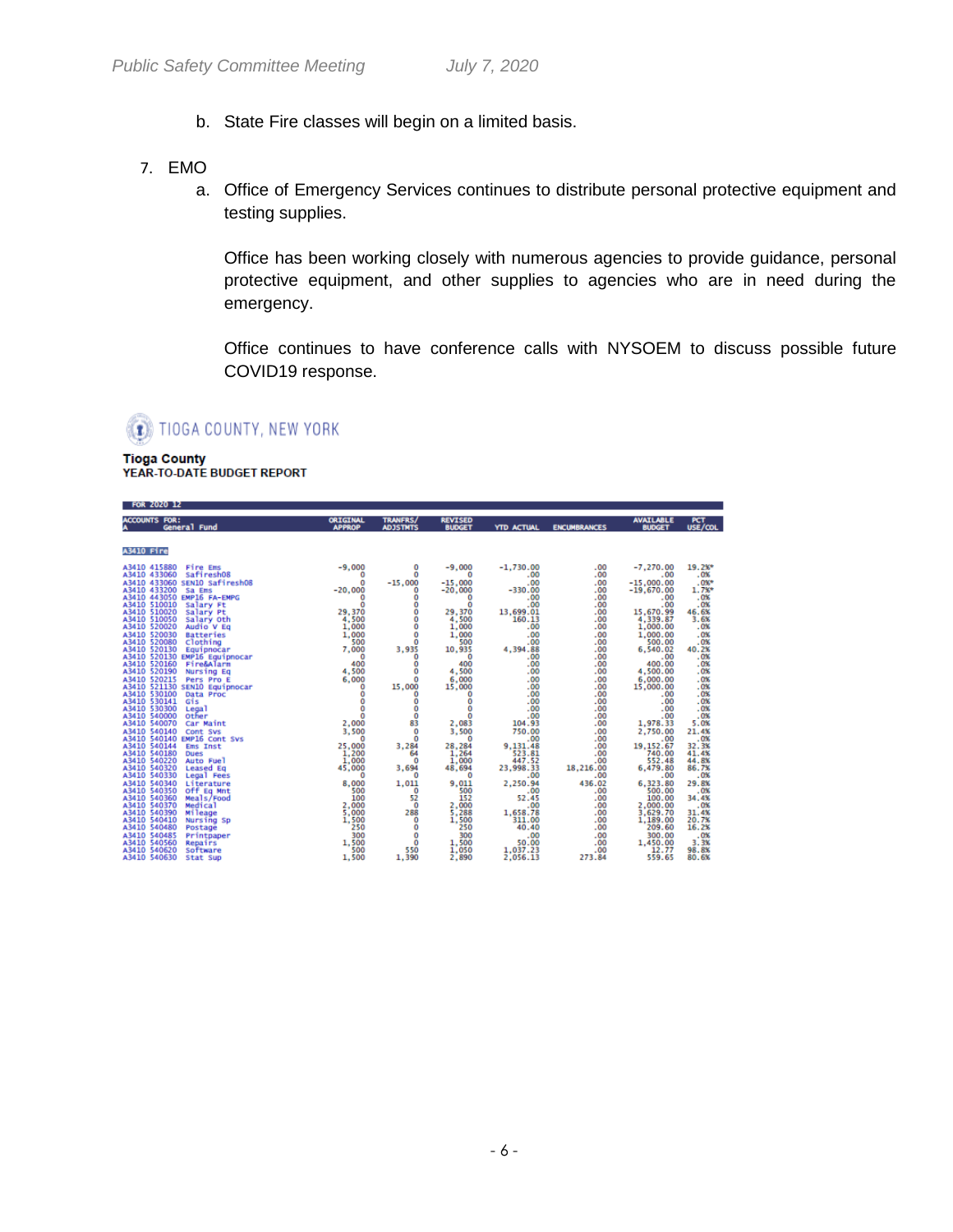| <b>FOR 2020 12</b>                                                                                                                                                                                                                                                                                                                                                                                                                                                                                                                                                                                                                                                                                                                                                                                                                                        |                                                                                                                                                                                                                 |                                                                                                                                                                                                        |                                                                                                                                                                                                                                                                      |                                                                                                                                                                                                                                |                                                                                                                                                                                                          |                                                                                                                                                                                                                                 |                                                                                                                                                                                                                   |
|-----------------------------------------------------------------------------------------------------------------------------------------------------------------------------------------------------------------------------------------------------------------------------------------------------------------------------------------------------------------------------------------------------------------------------------------------------------------------------------------------------------------------------------------------------------------------------------------------------------------------------------------------------------------------------------------------------------------------------------------------------------------------------------------------------------------------------------------------------------|-----------------------------------------------------------------------------------------------------------------------------------------------------------------------------------------------------------------|--------------------------------------------------------------------------------------------------------------------------------------------------------------------------------------------------------|----------------------------------------------------------------------------------------------------------------------------------------------------------------------------------------------------------------------------------------------------------------------|--------------------------------------------------------------------------------------------------------------------------------------------------------------------------------------------------------------------------------|----------------------------------------------------------------------------------------------------------------------------------------------------------------------------------------------------------|---------------------------------------------------------------------------------------------------------------------------------------------------------------------------------------------------------------------------------|-------------------------------------------------------------------------------------------------------------------------------------------------------------------------------------------------------------------|
| <b>ACCOUNTS FOR:</b><br>General Fund                                                                                                                                                                                                                                                                                                                                                                                                                                                                                                                                                                                                                                                                                                                                                                                                                      | <b>ORIGINAL</b><br><b>APPROP</b>                                                                                                                                                                                | <b>TRANFRS/</b><br><b>ADJSTNTS</b>                                                                                                                                                                     | <b>REVISED</b><br><b>BUDGET</b>                                                                                                                                                                                                                                      | <b>YTD ACTUAL</b>                                                                                                                                                                                                              | <b>ENCUMBRANCES</b>                                                                                                                                                                                      | <b>AVAILABLE</b><br><b>BUDGET</b>                                                                                                                                                                                               | PCT<br>USE/COL                                                                                                                                                                                                    |
| A3410 540640<br>Supplies<br>A3410 540660<br>Telephone<br>A3410 540731<br><b>Train St</b><br>A3410 540733<br>Train oth<br>A3410 581088<br>St Ret<br>A3410 583088<br>Social Sec<br>A3410 584088<br>Work Comp<br>A3410 584588<br>Life Ins<br>A3410 585088<br><b>Unemp Ins</b><br>A3410 585588<br>Disab Ins<br>A3410 586088<br>Health Ins<br>A3410 588988<br>Eap                                                                                                                                                                                                                                                                                                                                                                                                                                                                                              | 1.500<br>1,200<br>n<br>2,500<br>7,084<br>2,195<br>5.644<br>o<br>o<br>o<br>Ō<br>60                                                                                                                               | $-400$<br>$\circ$<br>Ō<br>٥<br>Ō<br>Ō<br>o<br>Ō<br>Ō<br>25<br>250<br>$\bf{0}$                                                                                                                          | 1,100<br>1,200<br>$\Omega$<br>2,500<br>7,084<br>2,195<br>5,644<br>0<br>$\circ$<br>25<br>250<br>60                                                                                                                                                                    | 944.15<br>720.18<br>.00<br>367.69<br>3.525.97<br>1,113.09<br>2,770.59<br>.00<br>.00<br>.23<br>45.59<br>28.59                                                                                                                   | .00<br>.00<br>.00<br>110.00<br>.00<br>.00<br>.00<br>.00<br>.00<br>.00<br>.00<br>.00                                                                                                                      | 155.85<br>479.82<br>.00<br>2,022.31<br>3.558.03<br>1,081.91<br>2,873.41<br>.00<br>.00<br>24.77<br>204.41<br>31.41                                                                                                               | 85.8%<br>60.0%<br>.0%<br>19.1%<br>49.8%<br>50.7%<br>49.1%<br>.0%<br>.0%<br>.9%<br>18.2%<br>47.7%                                                                                                                  |
| <b>A3640 Emergency Mgmt Office</b>                                                                                                                                                                                                                                                                                                                                                                                                                                                                                                                                                                                                                                                                                                                                                                                                                        |                                                                                                                                                                                                                 |                                                                                                                                                                                                        |                                                                                                                                                                                                                                                                      |                                                                                                                                                                                                                                |                                                                                                                                                                                                          |                                                                                                                                                                                                                                 |                                                                                                                                                                                                                   |
| A3640 433080 Sa 7990 Gr<br>A3640 435100 COV19 Sa Fema<br>A3640 436574 Hzd Mit Gt<br>A3640 443050<br>Fa Lempg<br>A3640 443050 EMP16 Fa Lempg<br>A3640 443050 EMP17 Fa Lempg<br>A3640 443050 EMP18 FA-EMPG18<br>A3640 443050 EMP19 FA-EMPG<br>A3640 445100 COV19 Fa Fema<br>A3640 510010<br>Salary Ft<br>A3640 510020<br>Salary Pt<br>A3640 510050<br>salary oth<br>A3640 520090<br>Computer<br>A3640 530100<br>Data Proc<br>A3640 530300<br>Legal<br>A3640 530330<br>SS-Other P<br>A3640 540000<br>Other<br>A3640 540010<br>Advertisin<br>A3640 540070<br>Car Maint<br>A3640 540090<br>Clothing<br>A3640 540140 HME17 Cont Svs<br>A3640 540141<br>Gis Create<br>A3640 540180<br><b>Dues</b><br>A3640 540220<br>Auto Fuel<br>A3640 540360 COV19 Meals/Food<br>Mileage<br>A3640 540390<br>A3640 540420<br><b>Office Sup</b><br>A3640 540420 COV19 Office Sup | 0<br>$\frac{0}{0}$<br>$\frac{0}{0}$<br>ō<br>$-23,669$<br>n<br>72,592<br>27,583<br>$\circ$<br>o<br>ō<br>ŏ<br>Ō<br>$\bf{0}$<br>700<br>2,000<br>500<br>$\mathbf 0$<br>Ō<br>o<br>2,500<br>$\Omega$<br>n<br>500<br>o | 0<br>Ō<br>Ō<br>ö<br>ŏ<br>ō<br>Ō<br>Ō<br>Ō<br>٥<br>0<br>Ō<br>o<br>ō<br>Ō<br>ŏ<br>$\bf{o}$<br>$-700$<br>$-387$<br>383<br>O<br>$\mathbf 0$<br>$\circ$<br>210<br>1,200<br>$\mathbf 0$<br>$-500$<br>$\circ$ | 0<br>$\bar{0}$<br>$\ddot{\mathbf{0}}$<br>ŏ<br>ō<br>Ō<br>$-23,669$<br>$\Omega$<br>72,592<br>27,583<br>$\mathbf 0$<br>Ō<br>ō<br>$\bar{0}$<br>$\bf{0}$<br>$\mathbf 0$<br>1,613<br>883<br>$\mathbf 0$<br>$\bf{0}$<br>$\Omega$<br>2,710<br>1,200<br>$\mathbf 0$<br>Ō<br>ŏ | .00<br>.00<br>.00<br>.00<br>.00<br>.00<br>.00<br>$-7, 331.11$<br>.00<br>29,384.82<br>12,929.60<br>.00<br>.00<br>.00<br>.00<br>.00<br>.00<br>.00<br>164.78<br>882.87<br>.00<br>.00<br>.00<br>648.18<br>.00<br>.00<br>.00<br>.00 | .00<br>.00<br>.00<br>.00<br>.00<br>.00<br>.00<br>.00<br>.00<br>.00<br>.00<br>.00<br>.00<br>.00<br>.00<br>.00<br>.00<br>.00<br>.00<br>.00<br>.00<br>.00<br>.00<br>2,061.42<br>303.39<br>.00<br>.00<br>.00 | .00<br>.00.<br>.00<br>.00<br>.00<br>.00<br>.00<br>$-16, 337.89$<br>.00<br>43,207.18<br>14,653.40<br>.00<br>.00<br>.00<br>.00<br>.00<br>.00<br>.00<br>1,448.71<br>.00<br>.00<br>.00<br>.00<br>.00<br>896.61<br>.00<br>.00<br>.00 | .0%<br>.0%<br>.0%<br>.0%<br>.0%<br>.0%<br>.0%<br>31.0%*<br>.0%<br>40.5%<br>46.9%<br>.0%<br>.0%<br>.0%<br>.0%<br>.0%<br>.0%<br>.0%<br>10.2%<br>100.0%<br>.0%<br>.0%<br>.0%<br>100.0%<br>25.3%<br>.0%<br>.0%<br>.0% |

## **WEEN TIOGA COUNTY, NEW YORK**

# Tioga County<br>YEAR-TO-DATE BUDGET REPORT

| FOR 2020 12                                                                                                                                                                                                                                  |                                                                                                                                                                                                |                                                                          |                                               |                                                          |                                                                                                                                                                                             |                                                                                                                                                                                                                 |                                                                                                                                      |                                                                                                                 |
|----------------------------------------------------------------------------------------------------------------------------------------------------------------------------------------------------------------------------------------------|------------------------------------------------------------------------------------------------------------------------------------------------------------------------------------------------|--------------------------------------------------------------------------|-----------------------------------------------|----------------------------------------------------------|---------------------------------------------------------------------------------------------------------------------------------------------------------------------------------------------|-----------------------------------------------------------------------------------------------------------------------------------------------------------------------------------------------------------------|--------------------------------------------------------------------------------------------------------------------------------------|-----------------------------------------------------------------------------------------------------------------|
| <b>ACCOUNTS FOR:</b>                                                                                                                                                                                                                         | General Fund                                                                                                                                                                                   | ORIGINAL<br><b>APPROP</b>                                                | <b>TRANFRS/</b><br><b>ADJSTMTS</b>            | <b>REVISED</b><br><b>BUDGET</b>                          | <b>YTD ACTUAL</b>                                                                                                                                                                           | <b>ENCUMBRANCES</b>                                                                                                                                                                                             | <b>AVAILABLE</b><br><b>BUDGET</b>                                                                                                    | PCT<br>USE/COL                                                                                                  |
| A3640 540510<br>A3640 540540<br>A3640 540560<br>A3640 540581<br>A3640 540640<br>A3640 540660<br>A3640 540733<br>A3640 581088<br>A3640 583088<br>A3640 584088<br>A3640 584588<br>A3640 585088<br>A3640 585588<br>A3640 586088<br>A3640 588988 | Radio Rep<br>Reimb<br>Repairs<br>Sec System<br>COV19 Supplies<br>Telephone<br>Train Oth<br>St Ret<br>Social Sec<br>Work Comp<br>Life Ins<br><b>Unemp Ins</b><br>Disab Ins<br>Health Ins<br>Eap | 500<br>500<br>3,000<br>1,000<br>7,664<br>2,822<br>22,503<br>22,503<br>29 | -500<br>$-500$<br>37,906<br>$-51$<br>$-1,000$ | 37,906<br>2,949<br>7,664<br>2,822<br>113<br>22,503<br>29 | $\begin{array}{c} 0.00 \\[-4pt] 0.00 \\[-4pt] 0.00 \\[-4pt] 0.00 \end{array}$<br>2,511.99<br>838.78<br>$\frac{00}{00}$<br>3,259.73<br>1,305.52<br>.00<br>.00<br>56.55<br>11,251.24<br>13.46 | $\begin{array}{c} 0.00 \\[-4pt] 0.00 \\[-4pt] 0.00 \\[-4pt] 0.00 \end{array}$<br>5.398.45<br>559.93<br>$\begin{array}{c} 0.00 \\ -0.00 \\ -0.00 \\ -0.00 \\ -0.00 \end{array}$<br>$\frac{00}{00}$<br>.00<br>.00 | .00<br>.00<br>.00<br>.00<br>29,995.24<br>1,550.12<br>.00<br>.00<br>4,404.27<br>1,516.48<br>.00<br>.00<br>56.45<br>11,251.76<br>15.54 | .0%<br>$.0%_{.0%}$<br>$.0%$<br>20.9%<br>47.4%<br>.0%<br>42.5%<br>46.3%<br>.0%<br>.0%<br>50.0%<br>50.0%<br>46.4% |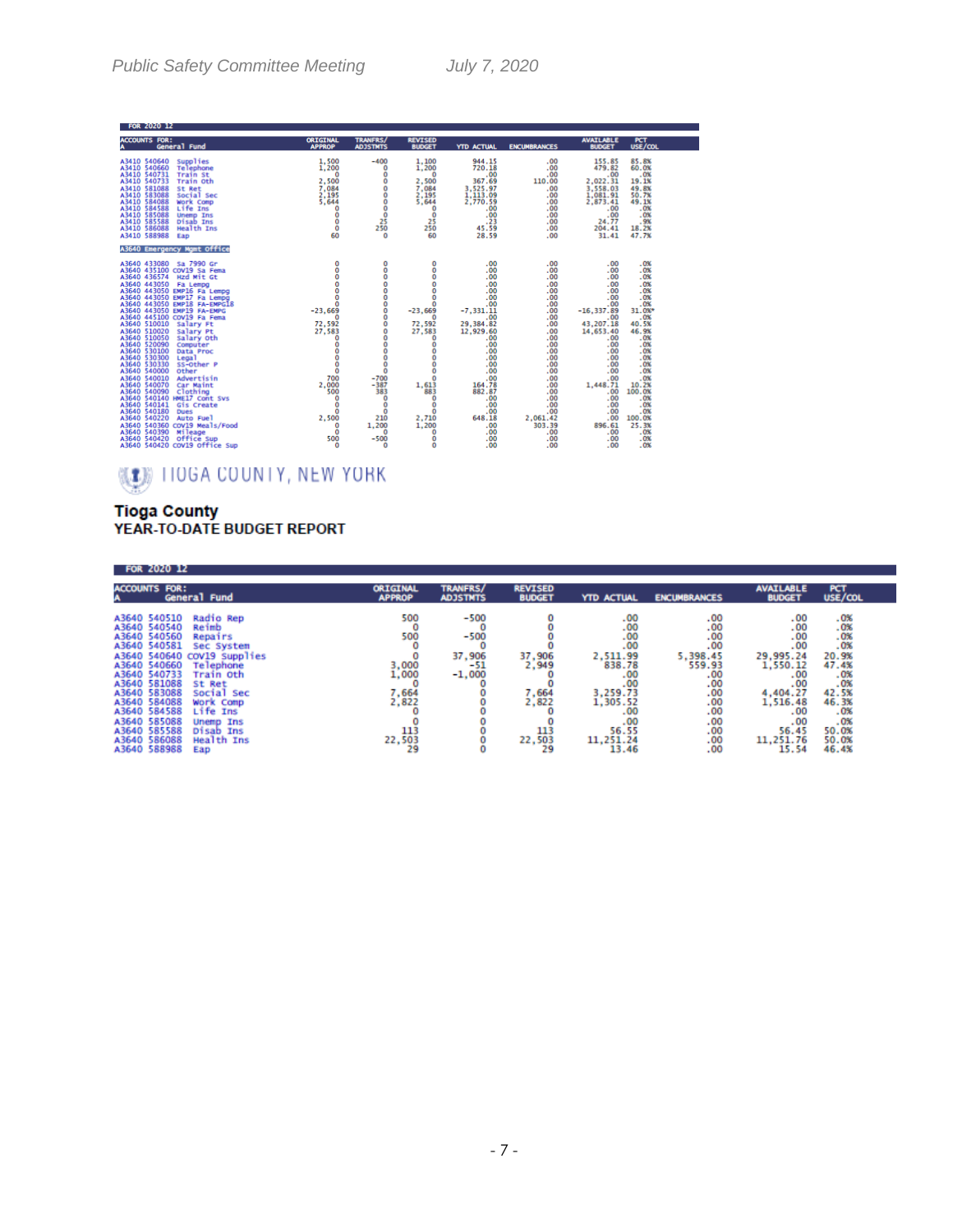## **PROBATION**

Budget Status:

No information received back from Budget Officer on proposed cuts to the budget.

#### **Issues:**

1. Courts in the 6<sup>th</sup> Judicial district have "opened up" but in reality things are still very restricted. At the County Court level, state employees are gradually returning to the workspace but they are still not at 100%. The public is still not allowed in any court rooms. In County Court, hearings are a mix of in-person, SKYPE and telephone. Justice Courts have started to schedule court dates for mid-July. The Justice Court situation is very confusing, some are opening, and some have not. Justice Courts quashed all warrants before closing in March, they are now gradually re-instating them in the Justice Courts that are opening.

The only Justice Court that the Probation Department has interacted with has been the Town of Owego Court.

CAP Court is continuing.

We are still working out issues of completing an investigation on a defendant housed in the jail as well as documenting what warrants have been re-activated. And the process for new warrants.

- 2. Court Annex Security starting 7/6/20 Court Security will be doing temperature checks at the Annex building for the public. Anyone with a temp of 100.1 or above will not be allowed in the building.
- 3. In a meeting with all Probation Directors in the state, the state Director of Probation, Robert Maccarone, advised Directors that he had no information to share on what the state was doing with: state aid to Departments, ATI funding, or RTA funding. He advised the only funding source that he knew would not change was Ignition Interlock funding, as that is pass through money from the Federal Government. Tioga County receives \$3,788 in this funding stream.
- 4. Department staffing: All Probation staff are working in the office space full time.
	- a. Probation began seeing probationers in the office space effective 6/1/20. We are continuing to target having high and medium risk cases report for the months of July and August. Low risk cases will continue to report via telephone and computer. We are limiting the number of appointments per day and space them out so there will be no more than 8 people in the waiting room at one time. We have asked probationers not to bring family members or children to the office. All parties must wear masks, hand sanitizer is provided. If a probationer refuses to wear a mask they are not allowed to enter the Court Annex building.
	- b. We have successfully implemented CE Check in software for all probationers with a valid email. Probationers are directed to log in via this software program from their phone or computer, answer some questions and take a photo. The software puts the response in the system and flags cases for review based on the answers to the questions.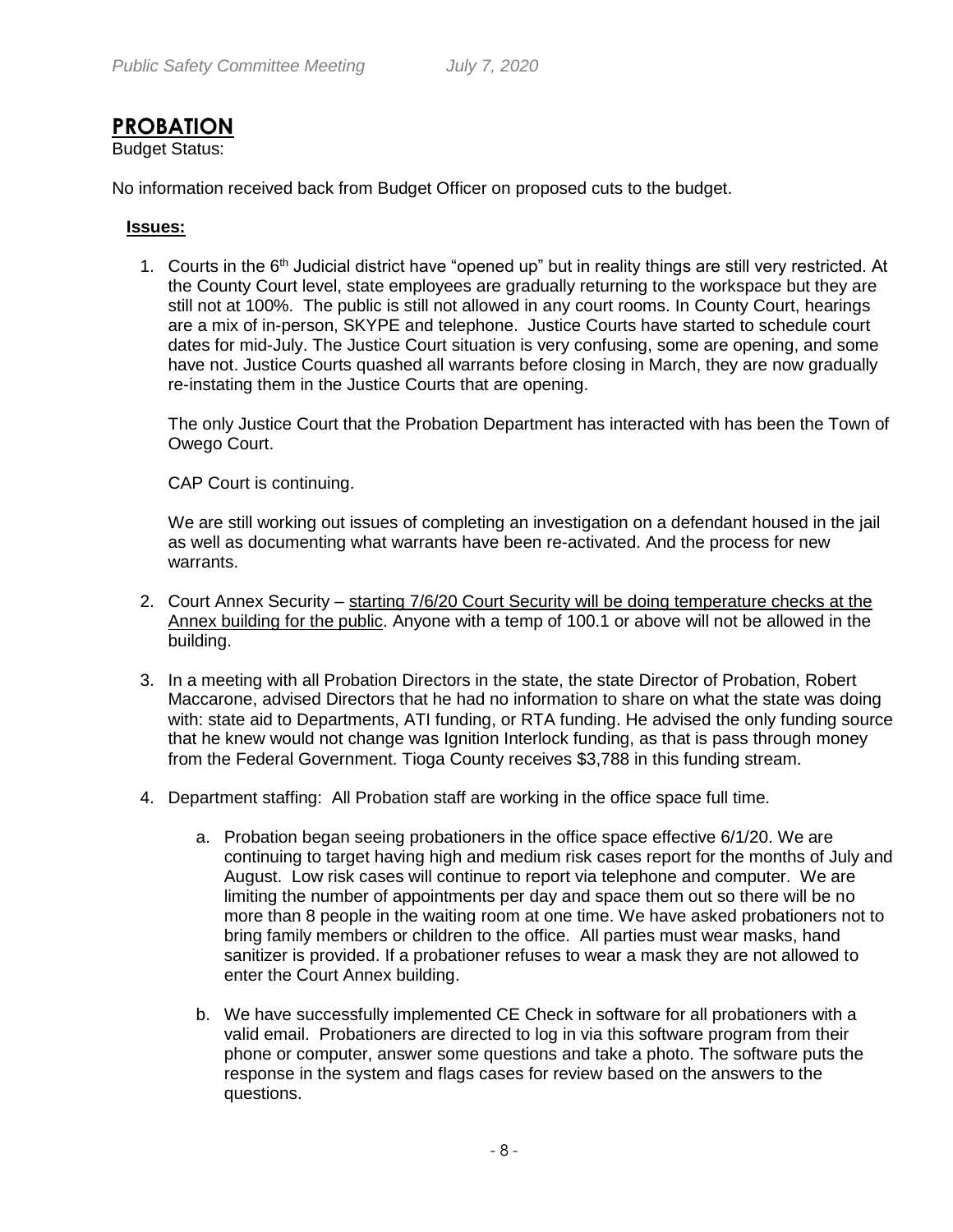We have successfully implemented Zoom meetings for all juvenile cases. This software has to be loaded as an app on the phone or computer and allows us to have real time visual conferencing.

- c. Camera/microphones are now installed on all Probation Office pcs in the Department.
- d. We are back out in the community making home checks on probationers. We completed a home check on every sex offender under supervision in the Department during the month of June and submitted a report documenting this to DCJS/OPCA.

#### **5.** Juvenile Delinquency Services**:**

May – we received two tickets: 16 year old female (RTA) charged with Criminal Mischief, case was opened for diversion. 15 year old male charged with Forcible Touching, this matter was referred to the County Attorney for petition.

June – we received one ticket: 12 year old male charged with Criminal Mischief and Making Graffiti, we are reviewing if the youth will work with us via diversion.

In June we also had a Youth Part Court arraignment on a 16 year old male charged with the felony, Criminal Mischief,  $3<sup>rd</sup>$  Degree. The youth was arraigned and the DA agreed that the matter should be handed down to Family Court. This was done because we could not find a single Specialized Secure Detention bed for this youth anywhere in the state. Calls were made to programs from Erie County all the way to Long Island. The Judge directed that the County Attorney file a JD petition the same day as the Youth Part arraignment. This was done and the youth was remanded to a nonsecure detention bed. The Probation Department completed a Pre-Dispositional Investigation for the Court within 10 days. The youth was placed in the custody of DSS. This youth had a significant prior history with the juvenile justice system in county.

At one point LE advised of another Youth Part case, but then determined they would charge the 17 year old youth with a misdemeanor and gave him a JD appearance ticket for 7/14/20.

YTD: 10 JDAT received to date in plus 1 cases of direct file with the court, plus 2 cases handed down from Youth Part for a total of13 cases to date.

- No information to date on RTA funding for State Fiscal year 2020-2021. The current program year ended 3/31/20.
- E- Connect: In May we screened two youth, in June we screened one youth.
- Alternative to Detention Programing: Cayuga Counseling program for juvenile is operating and working with Tioga County youth. One part time employee is working the cases, the second position in the contract is currently unfilled.
- Decision Points- This program for juveniles is on hold due to COVID-19

 **ATI Programs**: To date, we have received no information about the Service plan for this program. The program year expired on 6/30/20. The next ATI Board meeting is scheduled for July 16, 2020 at 1:30. We are waiting to hear from the Chair if the meeting should be in person or via Zoom.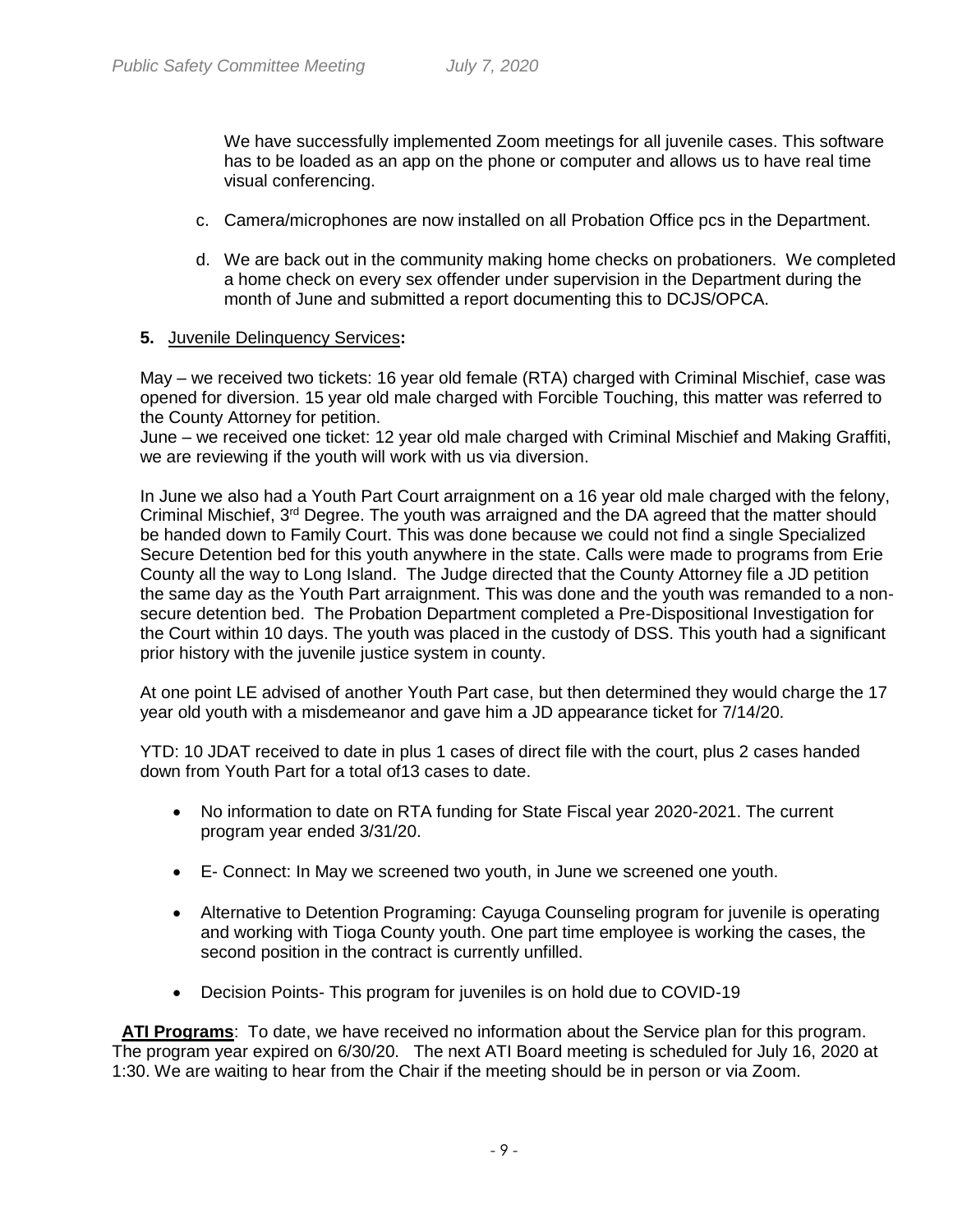- $\div$  Electronic Monitoring 0 units in use.
- Community Service –No WWP crew since 3/1/20.
- $\cdot \cdot$  Pre-Trial Release Pre-Trial Release 1 person in the program. The RTA youth was arraigned in Broome County Youth Part and released into Pre-Trial and directed to wear an EM unit. Broome County Probation requested that Tioga assist with monitoring the youth in person, as the youth is a Tioga County resident, while they monitor and pay for the EM unit.

DCJS increased one of the goals for this program from monitoring 25 released people to 60 released people. We advised the state it was a moot point, since we are going to get no money from the state anyway as we cannot meet any goals for this program.

**Court Ordered Investigations:** 23 investigations for Tioga County courts (Criminal, Family and Surrogate) are due in the next 60 days.

**Supervision**: 282 cases ordered by Tioga County courts & Family Court

**Violation of Probation petitions**: 23 defendants have violation petitions pending against them in criminal & family court.

#### **Personnel:**

Still have 1 unfunded PO position Have an Officer out on medical leave. They are receiving medical treatment outside of NYS.

**Resolutions**: None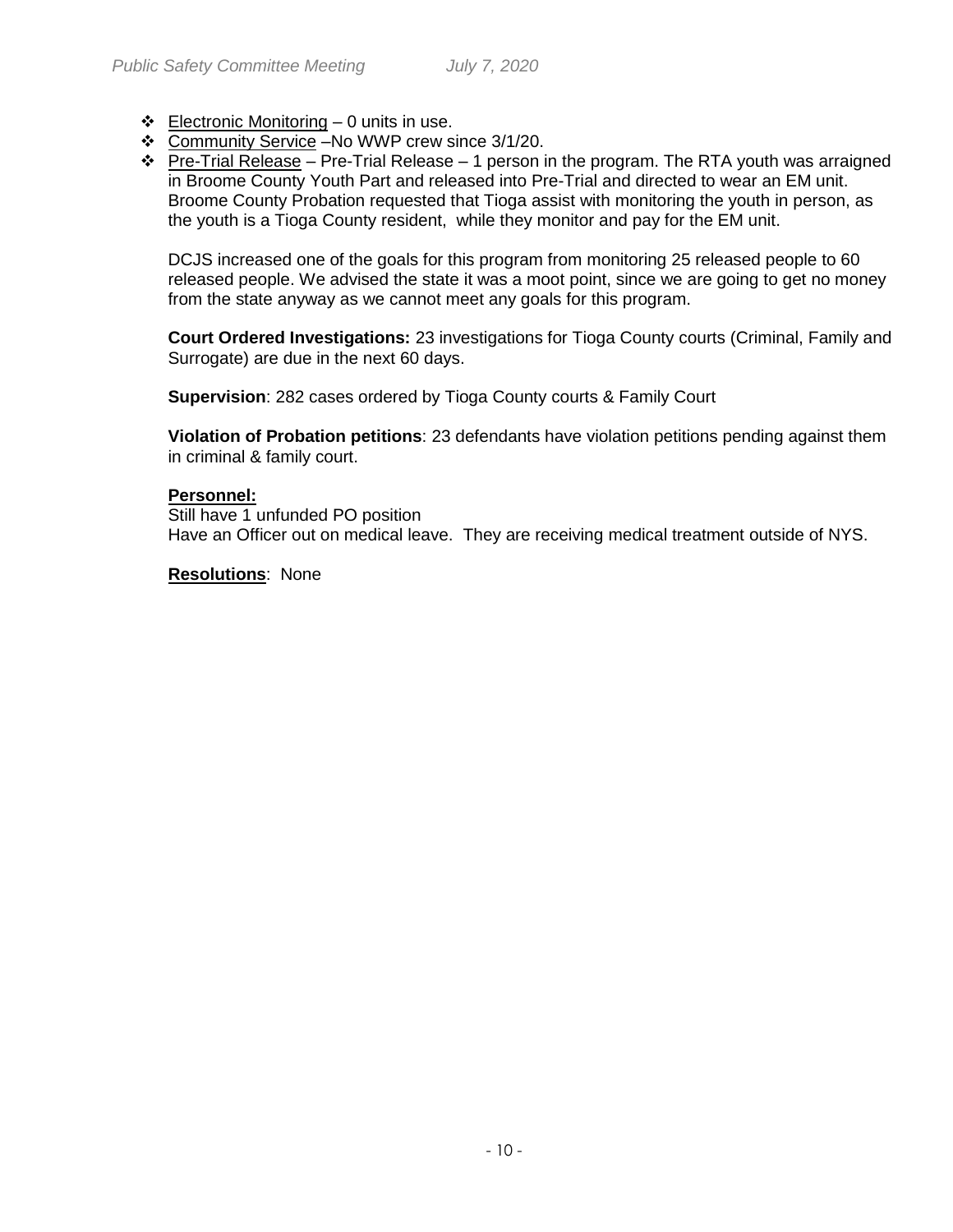# **SHERIFF**

#### **Personnel Issues:**

- 1. **Civil Office**
	- a) All positions are filled.

#### 2. **Corrections Division**

- a) There are 4 vacant positions; one (2) Corrections Officers and (2) part-time Cooks.
- b) We have two (2) C.O.s awaiting Medical Retirement.

#### 3. **Road Patrol**

- a) We have (1) Deputy out on 207C medical leave.
- b) We have (1) Deputy on light duty.
- c) We have (2) Deputy positions open.

#### 4. **E911 Emergency Communications Center**

a)Currently we have filled (1) position but have (2) still open with the retirement of Steve DuVarney.

#### 5. **Administration**

a. All positions filled.

#### **Labor Issues:**

**1.** T.C.C.A. negotiations are in a stall.

#### **Litigation Issues:**

None at this time.

#### **Budget**:

- 1. We continue to have an individual inmate that is housed at Monroe County.
- 2. Expenditures are on target for six months; Revenues are at \$321,107 which is 44% of the budget. Inmate Boarders account for \$83,170 (5 months revenue).

#### **Current Projects:**

1. NICE phone recording system installation / training complete.

#### **Miscellaneous:**

1. Average daily inmate population for the month of June 2020 was 31.

#### **Resolutions:**

- 1. Create and fill a part-time E-911 Emergency Dispatcher position.
- 2. Paul Garlitz retirement recognition.
- 3. Sue Fortier retirement recognition.
- 4. Steve DuVarney retirement recognition.
- 5. Judy Keil retirement recognition.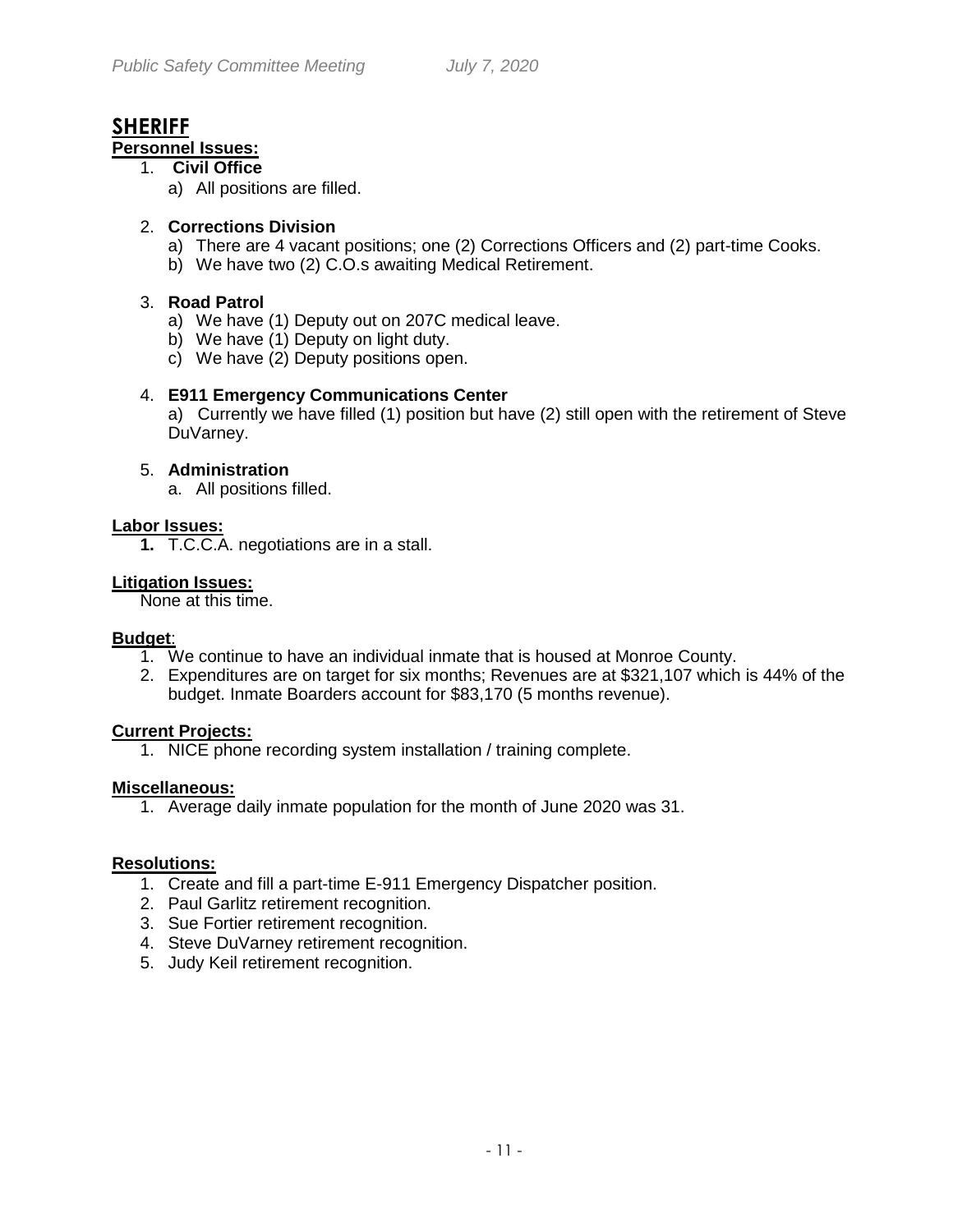RESOLUTION NO. -20 RESOLUTION RECOGNIZING JUDY KEIL'S 19 YEARS OF DEDICATED SERVICE TO TIOGA **COUNTY** 

WHEREAS: Judy Keil was appointed as a part-time Cook on March 13, 2001; and

WHEREAS: Judy Keil has been dedicated and loyal in the performance of her duties and responsibilities during the past 19 years to Tioga County, thereby earning the respect of her colleagues and peers throughout Tioga County; and

WHEREAS: Judy Keil retired from the Tioga County Sheriff's Office on June 28, 2020; therefore be it

RESOLVED: That the Tioga County Legislature, on its own behalf, as well as on behalf of the citizens of Tioga County, express sincere gratitude to Judy Keil for her more than 19 years of dedicated and loyal service to the residents of Tioga County; and be it further

RESOLVED: That this resolution be spread upon the minutes of this meeting and a certified copy be presented to this outstanding employee, Judy Keil.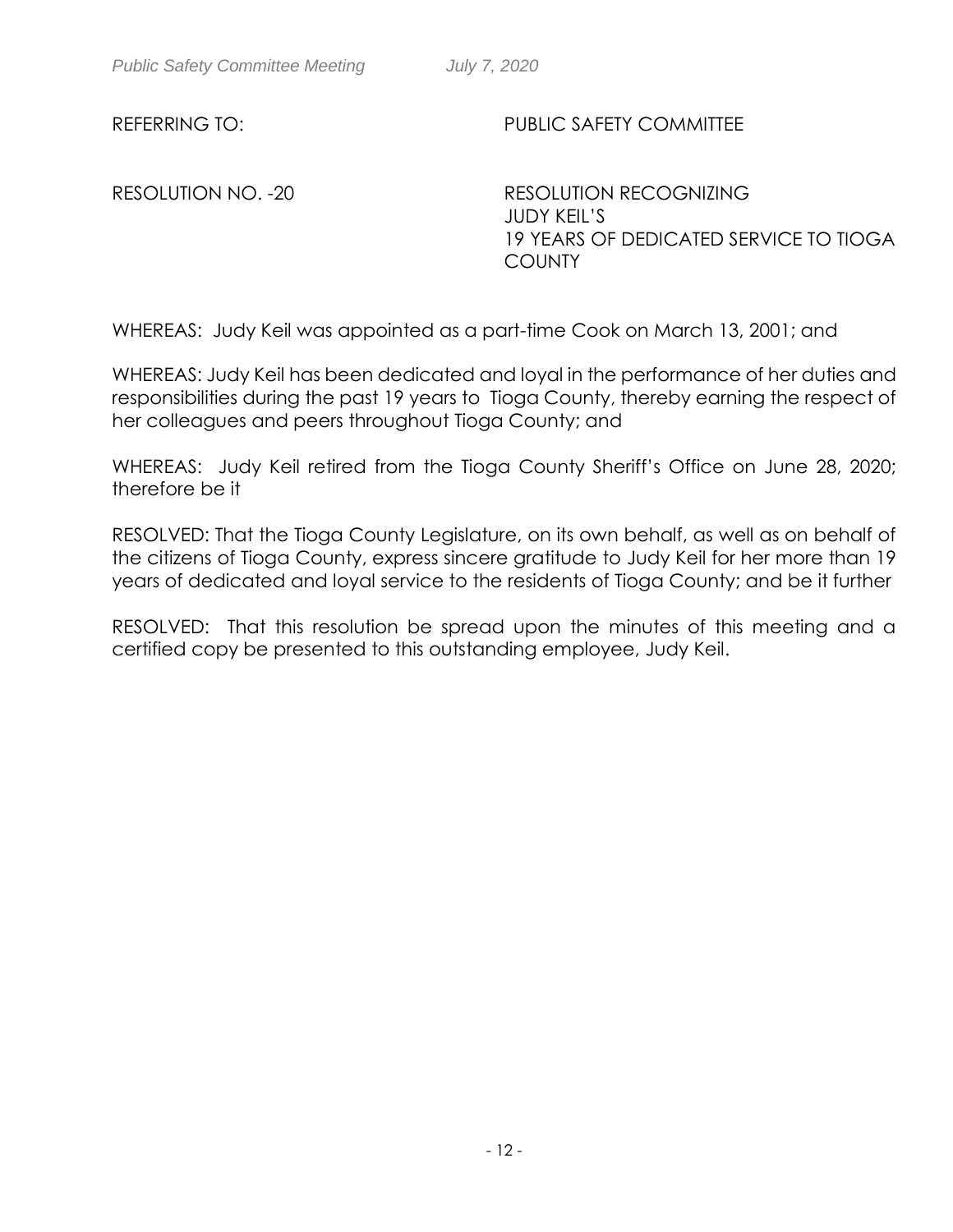RESOLUTION NO. -20 RESOLUTION RECOGNIZING STEVE DUVARNEY'S 32 YEARS OF DEDICATED SERVICE TO TIOGA **COUNTY** 

WHEREAS: Steve DuVarney was appointed as a Sergeant/Chief Public Safety Dispatcher on January 2, 1988; and

WHEREAS: Steve DuVarney has been dedicated and loyal in the performance of his duties and responsibilities during the past 32 years to Tioga County, thereby earning the respect of his colleagues and peers throughout Tioga County; and

WHEREAS: Steve DuVarney retired from the Tioga County Sheriff's Office on June 26, 2020; therefore be it

RESOLVED: That the Tioga County Legislature, on its own behalf, as well as on behalf of the citizens of Tioga County, express sincere gratitude to Steve DuVarney for his more than 32 years of dedicated and loyal service to the residents of Tioga County; and be it further

RESOLVED: That this resolution be spread upon the minutes of this meeting and a certified copy be presented to this outstanding employee, Steve DuVarney.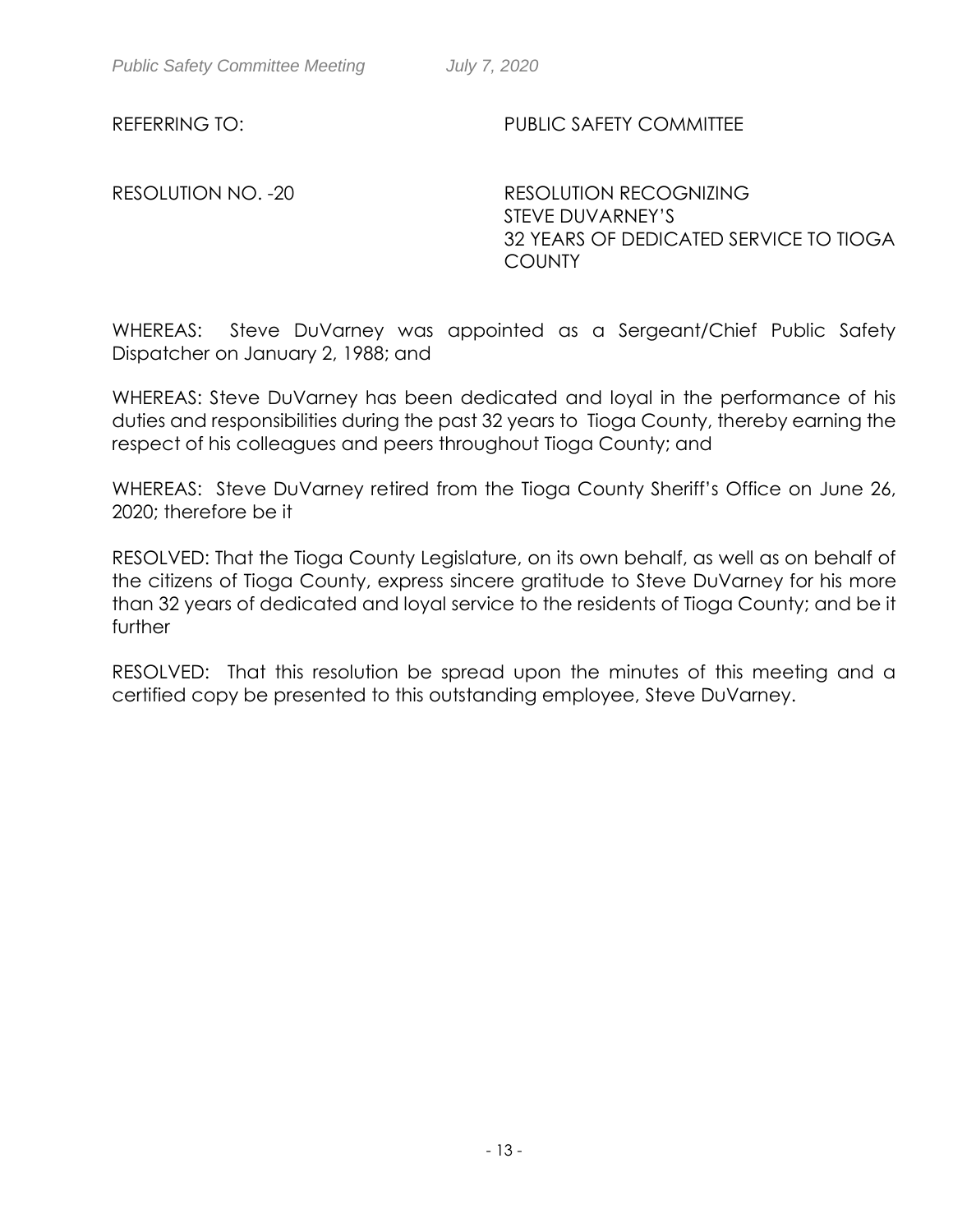RESOLUTION NO. -20 RESOLUTION RECOGNIZING SUSAN FORTIER'S 32 YEARS OF DEDICATED SERVICE TO TIOGA **COUNTY** 

WHEREAS: Susan Fortier was appointed as a Data Entry Machine Operator on April 4, 1988; and

WHEREAS: Susan Fortier has been dedicated and loyal in the performance of her duties and responsibilities during the past 32 years to Tioga County, thereby earning the respect of her colleagues and peers throughout Tioga County; and

WHEREAS: Susan Fortier retired from the Tioga County Sheriff's Office on April 29, 2020; therefore be it

RESOLVED: That the Tioga County Legislature, on its own behalf, as well as on behalf of the citizens of Tioga County, express sincere gratitude to Susan Fortier for her more than 32 years of dedicated and loyal service to the residents of Tioga County; and be it further

RESOLVED: That this resolution be spread upon the minutes of this meeting and a certified copy be presented to this outstanding employee, Susan Fortier.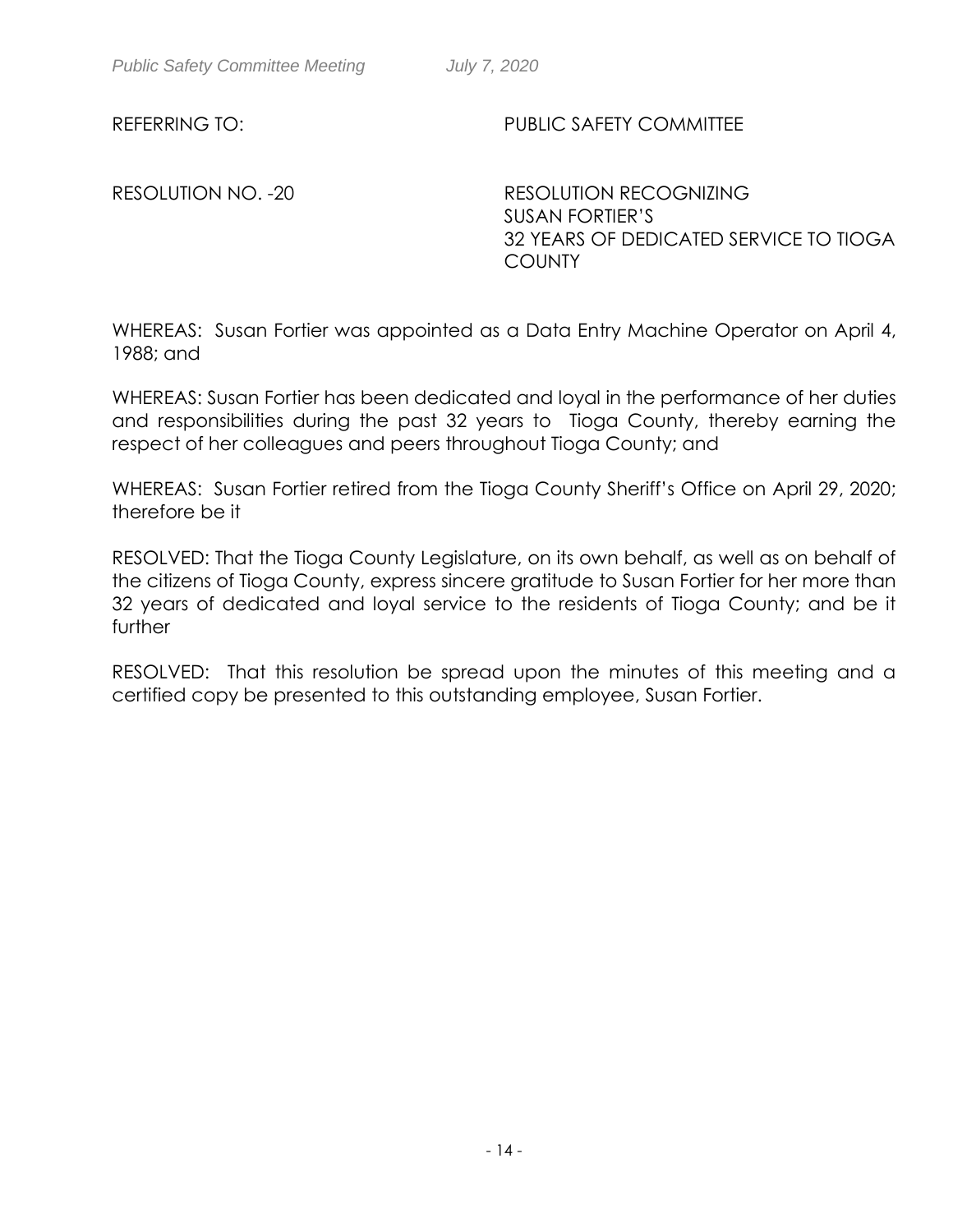RESOLUTION NO. -20 RESOLUTION RECOGNIZING PAUL GARLITZ'S 18 YEARS OF DEDICATED SERVICE TO TIOGA **COUNTY** 

WHEREAS: Paul Garlitz was appointed as a Deputy Sheriff on June 10, 2002; and

WHEREAS: Paul Garlitz has been dedicated and loyal in the performance of his duties and responsibilities during the past 18 years to Tioga County, thereby earning the respect of his colleagues and peers throughout Tioga County; and

WHEREAS: Paul Garlitz retired from the Tioga County Sheriff's Office on June 10, 2020; therefore be it

RESOLVED: That the Tioga County Legislature, on its own behalf, as well as on behalf of the citizens of Tioga County, express sincere gratitude to Paul Garlitz for his 18 years of dedicated and loyal service to the residents of Tioga County; and be it further

RESOLVED: That this resolution be spread upon the minutes of this meeting and a certified copy be presented to this outstanding employee, Paul Garlitz.